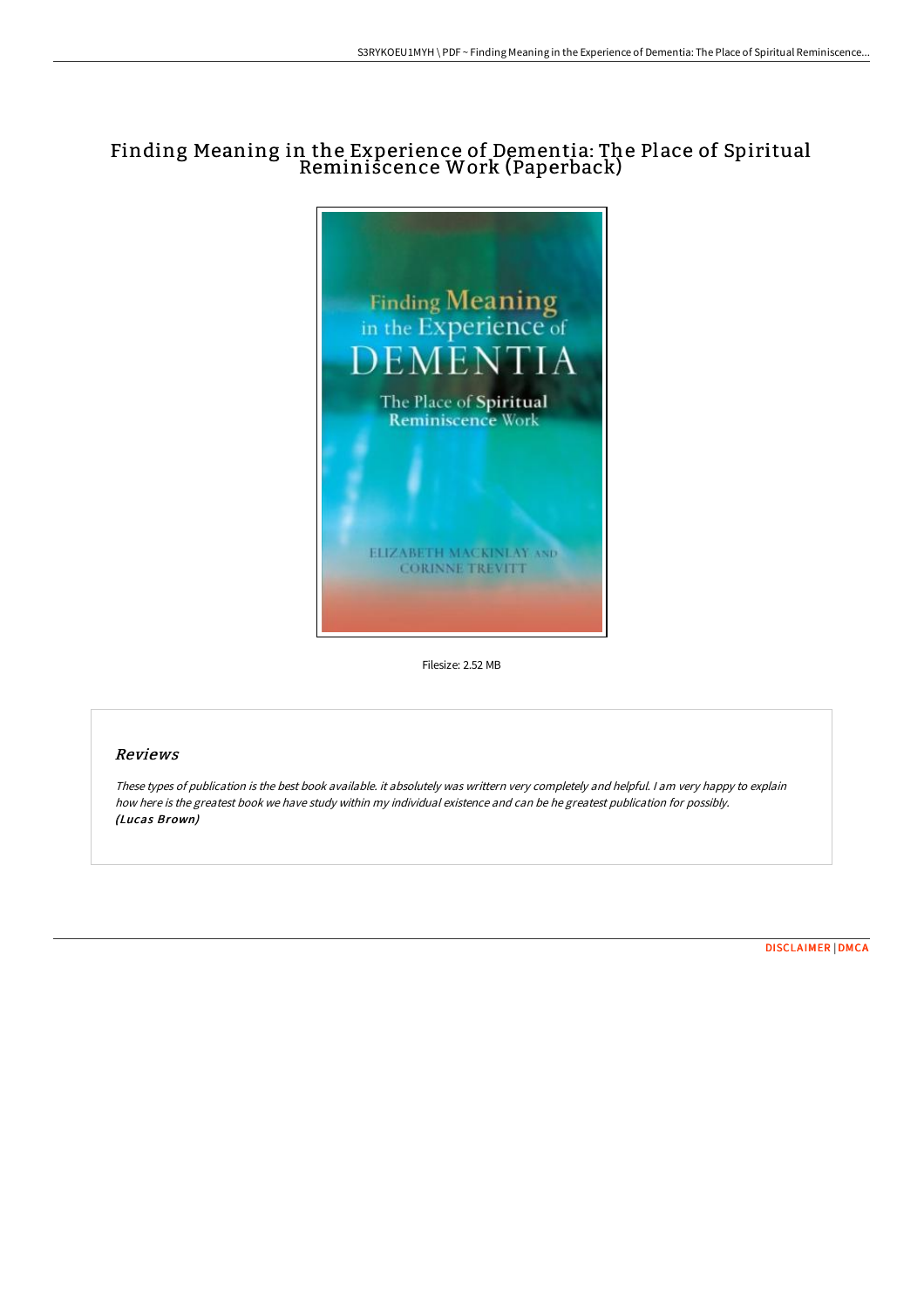## FINDING MEANING IN THE EXPERIENCE OF DEMENTIA: THE PLACE OF SPIRITUAL REMINISCENCE WORK (PAPERBACK)



To save Finding Meaning in the Experience of Dementia: The Place of Spiritual Reminiscence Work (Paperback) eBook, please click the link below and download the document or get access to additional information that are related to FINDING MEANING IN THE EXPERIENCE OF DEMENTIA: THE PLACE OF SPIRITUAL REMINISCENCE WORK (PAPERBACK) ebook.

JESSICA KINGSLEY PUBLISHERS, United Kingdom, 2012. Paperback. Condition: New. Language: English . Brand New Book. This groundbreaking book is based on the findings of the first major study on spiritual reminiscence work with people with dementia. Carried out over a decade, the study confirmed spiritual reminiscence to be an effective means of helping people with dementia to find meaning in their own experience, and interact in meaningful ways with others. The authors present the evidence for the efficacy of spiritual reminiscence with this group, and drawing on examples demonstrate its many benefits, as revealed by the study, including the affirmation of identity and worth whilst promoting resilience and transcendence; reducing levels of depression; and giving people with dementia a voice with which to express grief, despair, joy, wisdom, insight and humour. Specific practice issues are addressed, including how to maximise communication and nurture connections during sessions; the role of symbol, ritual and liturgy and how to design an effective spiritual reminiscence program. Transcripts of sessions are included throughout the book as examples, providing unprecedented insight into how people with dementia experience spiritual reminiscence, and encouraging reflective practice. The book closes with a set of suggested questions and discussion topics which can be used as the basis of a six week program. Providing theory and the latest research as well as a wealth of practical information and examples to guide practice, this book will be of interest to dementia care practitioners and activity coordinators, pastoral carers, aged care chaplains, practical theologians, students, academics and researchers.

 $_{\rm PDF}$ Read Finding Meaning in the Experience of Dementia: The Place of Spiritual [Reminiscence](http://albedo.media/finding-meaning-in-the-experience-of-dementia-th.html) Work (Paperback) Online  $\mathbf{E}$ Download PDF Finding Meaning in the Experience of Dementia: The Place of Spiritual [Reminiscence](http://albedo.media/finding-meaning-in-the-experience-of-dementia-th.html) Work (Paperback)